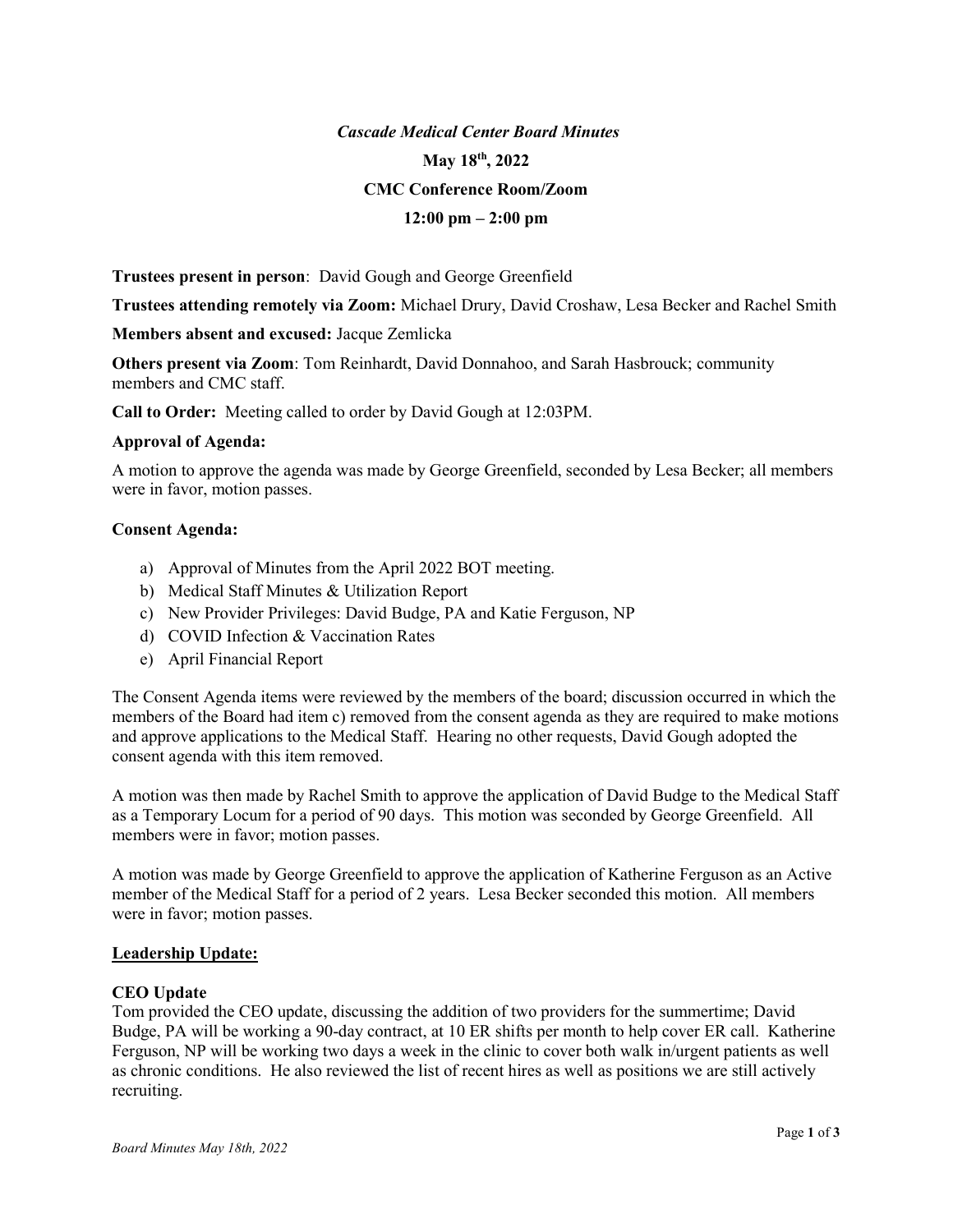Tom also shared the updated list of upgrades that have or are occurring. The new 128 slice CT scanner is now up and running, in addition to the hot water line replacement. We will be getting new waiting room furniture this summer as well as a UV sanitizing robot. He also showed a rendering of the new billboard featuring the new CT scanner.

He spoke about the addition of the new Community Health advocate as well as the new MSW, and explained their roles as they go out into the community to meet patient where they are. We will also be evaluating the requirements to see if there is potential for CMC to have a Home Health/Hospice/PT service.

# New Business:

# Bond Ballot Results and Next Steps:

Communication plan: A note of appreciate was sent to the Star News, as well as posted on social media thanking those who supporting the bond. The board discussed, with input from staff and a community member, why the bond failed. It was suggested that most of the people who did not support the bond, did not understand why the community needed a new hospital. They also did not understand that CMC is a publically owned tax district hospital, and not a larger hospital system that could provide the support we were asking of the community. Individuals' financial worries also played a part in rejecting any tax increase.

Members of the Board also discussed the timing of asking for increased taxes, as well as other bonds/ levies that would need to be considered if the members of the Board wanted to put the ask back on the November ballot. The members of the Board asked that CMC Leadership reflect on other options as well as trying for the bond again in November, and provide their opinion at the June meeting of the Board.

George Greenfield also made a motion to formally recognize the hard work of Tom and the Leadership team on their efforts to pass this bond. Rachel Smith seconded this motion. All members were in favor; motion passes.

# Committee Reports:

#### Finance Committee:

 Members: Jacque Zemlicka, Chairperson Michael Drury George Greenfield David Donnahoo Tom Reinhardt

The Finance Committee did not meet and had no items to report.

#### Strategic Planning Committee:

 Members: David Gough George Greenfield David Croshaw Tom Reinhardt